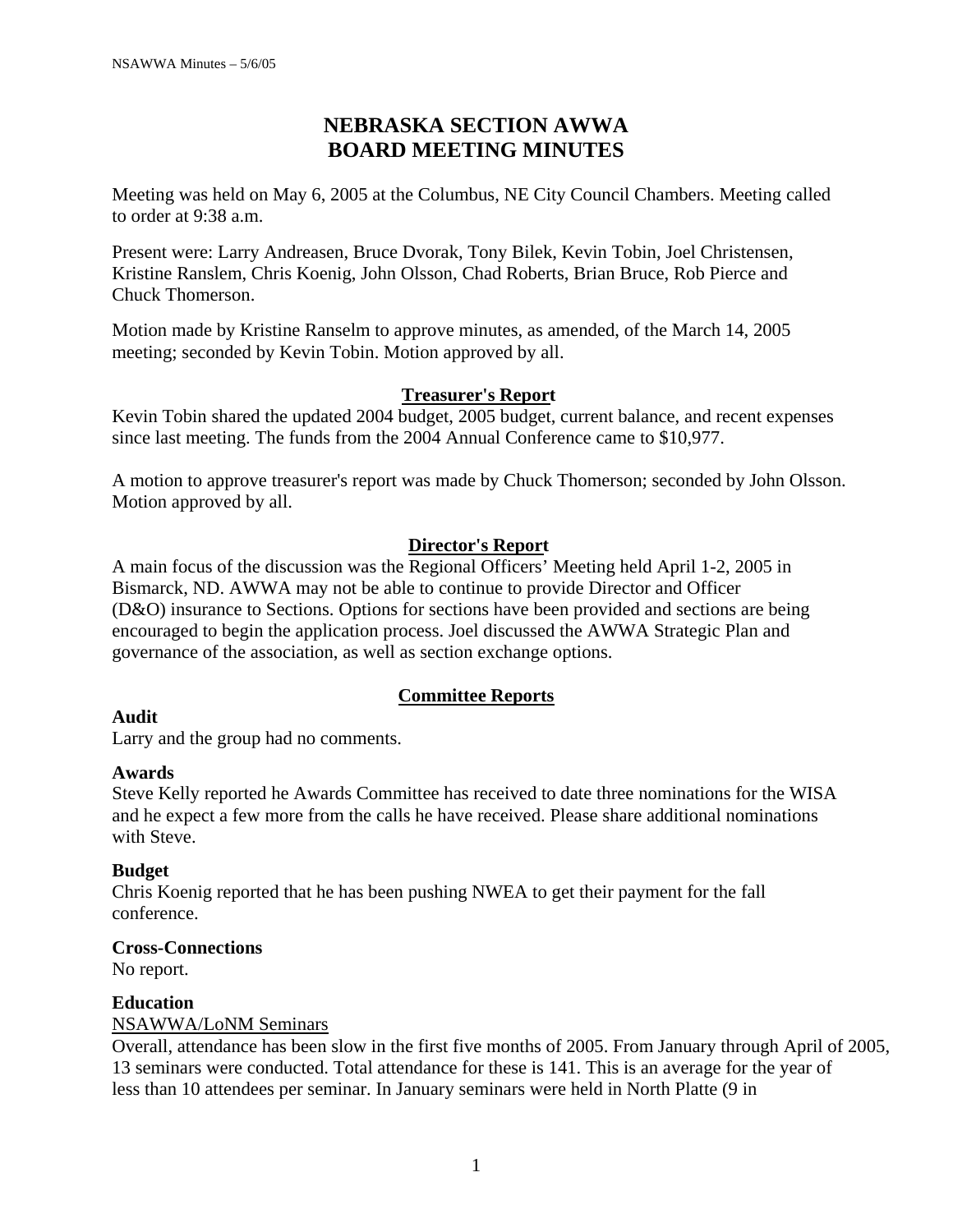attendance), Hastings (14), and Beatrice (26). February seminars were Lexington (3), York (2), and Auburn (15). March seminars were Hemingford (5), Sidney (7), and Imperial (5). April seminars were Broken Bow (11), Hartington (7) and West Point (9). An in-house only seminar (due to the possible large number to be in attendance) was presented at M.U.D. in March with 28 in attendance.

### AWWA Video Teleconferences

The next teleconference is scheduled for November 3. The topic to be presented is tentatively planned to be preparation for the baby boomer retirement in the water industry. An article on the "Baby Boomer Retirement" is being put together for inclusion in NSAWWA *Wise Water Words* and LoNM newsletters.

### Loan of Library to NeRWA

Response from NeRWA at this time indicates a strong preference for a "verbal" agreement. It is recommended that some type of periodic reporting from NeRWA on NSAWWA Library materials being requested by operators and water systems should be implemented sothe Section has a means to measure use and determine additional materials to add to the Library. The agreement was discussed in old business.

Nebraska Rural Water is putting on an equipment expo in July. Larry wondered if NS-AWWA would want set up a booth.

### **Fall Conference**

Tony Bilek reported the Annual Conference dates are November 7-10, 2005 with the preconference workshop on Monday, November 7, 2005. The APWA portion of the conference with take place on Tuesday, November 8, 2005. The AWWA portion of the conference will take place Tuesday, November 8, 2005 and Wednesday, November 9, 2005. The NWEA portion of the conference will take place Wednesday, November 9, 2005 and Thursday, November 10, 2005. The AWWA is the lead organization at the conference. Tony presented an outline for the conference schedule. The committee will meet on 10 a.m., Thursday, May 12, in Fremont Council Chambers. Want to find a way to get more vendors to the fall conference, but need to find more room.

## **Fuller Award**

Terry O'Brien is starting the process.

## **MAC**

Tony Bilek mailings to vendors will go out in early June. MAC will have a plaque for best of show award.

## **Membership**

No report. Have added thee new members according to Kevin Tobin.

#### **Nominations**

Kristine has sent out the nominations and they will be published in the Wise Water Words.

#### **Public Information**

No report.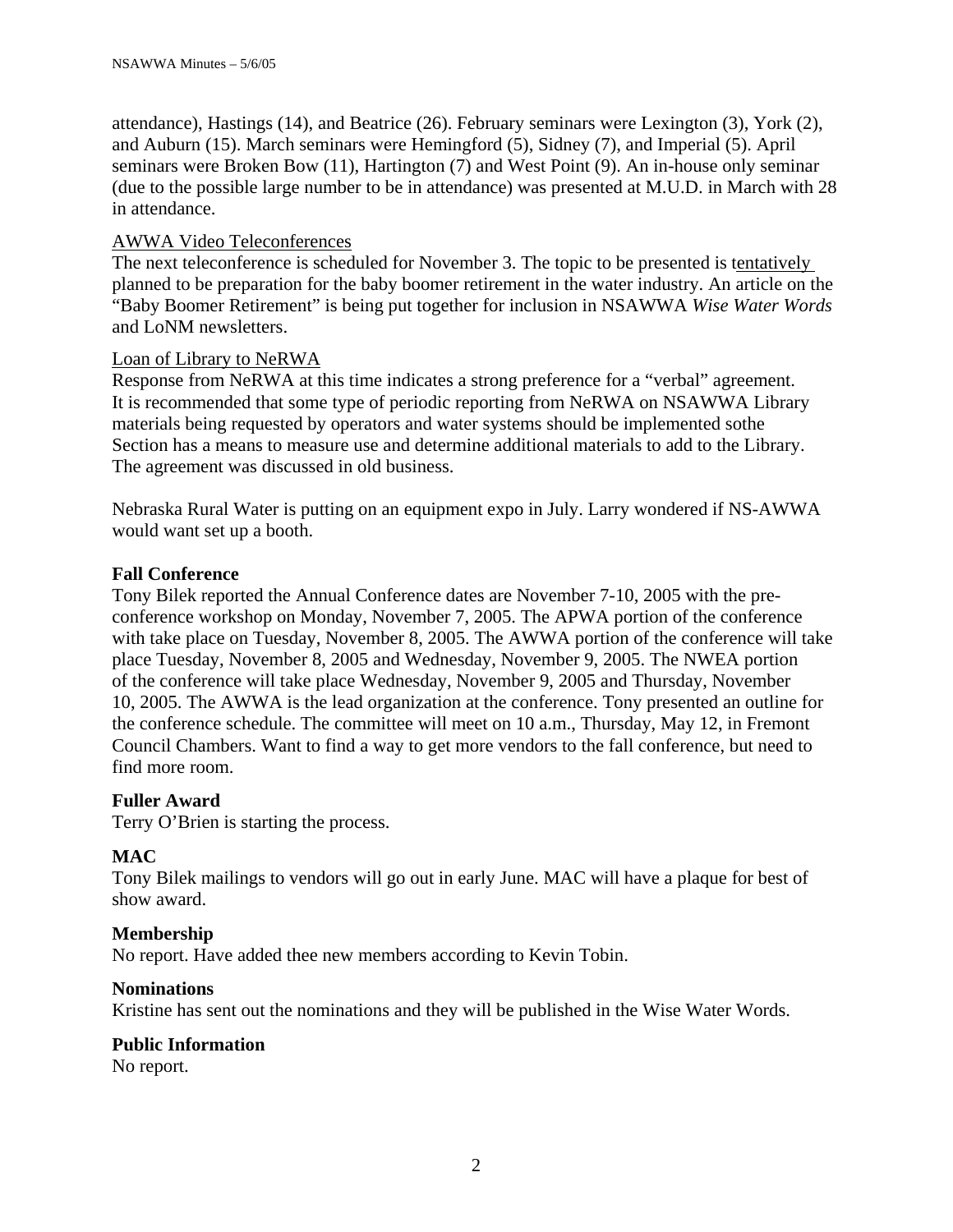## **Publications**

No report.

## **Research**

No report

## **Safety**

Rob reported that four workshops are planned for traffic control workzone safety. Has learned about new National AWWA Safety awards. The committee will try to provide nominations for those awards. The committee will also prepare the Nebraska Section AWWA Safety awards. The format and type of these awards was discussed.

## **Scholarships**

The operator application will be put in the Wise Water Words. NS-AWWA will be sending three operators from David City and Seward to Top Ops this year using these funds.

## **Small Systems**

No Report.

## **Student Activities**

The student chapter had a bowling party and has three students traveling to Columbus to help with the Golf Tournament.

## **Water for People**

Glenn plans to buy something from Omaha Steaks to raffle for national AWWA Conference Water for People silent auction. In the fall, he plans to do the raffle again.

Joel will present the checks for the Abel Wolman and other awards at the national AWWA Annual Conference. It was discussed if some additional operating funds be added to the donations for WFP in addition to the proceeds from the golf tournament.

A motion to cut a check for \$500 was made by Kevin Tobin for Joel to present to Water for People at the AWWA Annual Conference in June. This is in addition to the proceedings from the Golf Tournament, Silent Auction and Raffle. Motion was seconded by Kristine Ranselm. Motion passed.

# **Water Utility Council**

No report.

## **Young Professionals**

Ben Day reported the group toured the Griffin Pipe Plant tour, 17 attended, the event was limited to 20 so it was a good turnout. Operators earned 2 hours of continuing education. The next event will likely be in late June to mid-July and include municipal water treatment focused on RO treatment.

## **Old Business:**

AWWA Library Materials to NeRWA agreement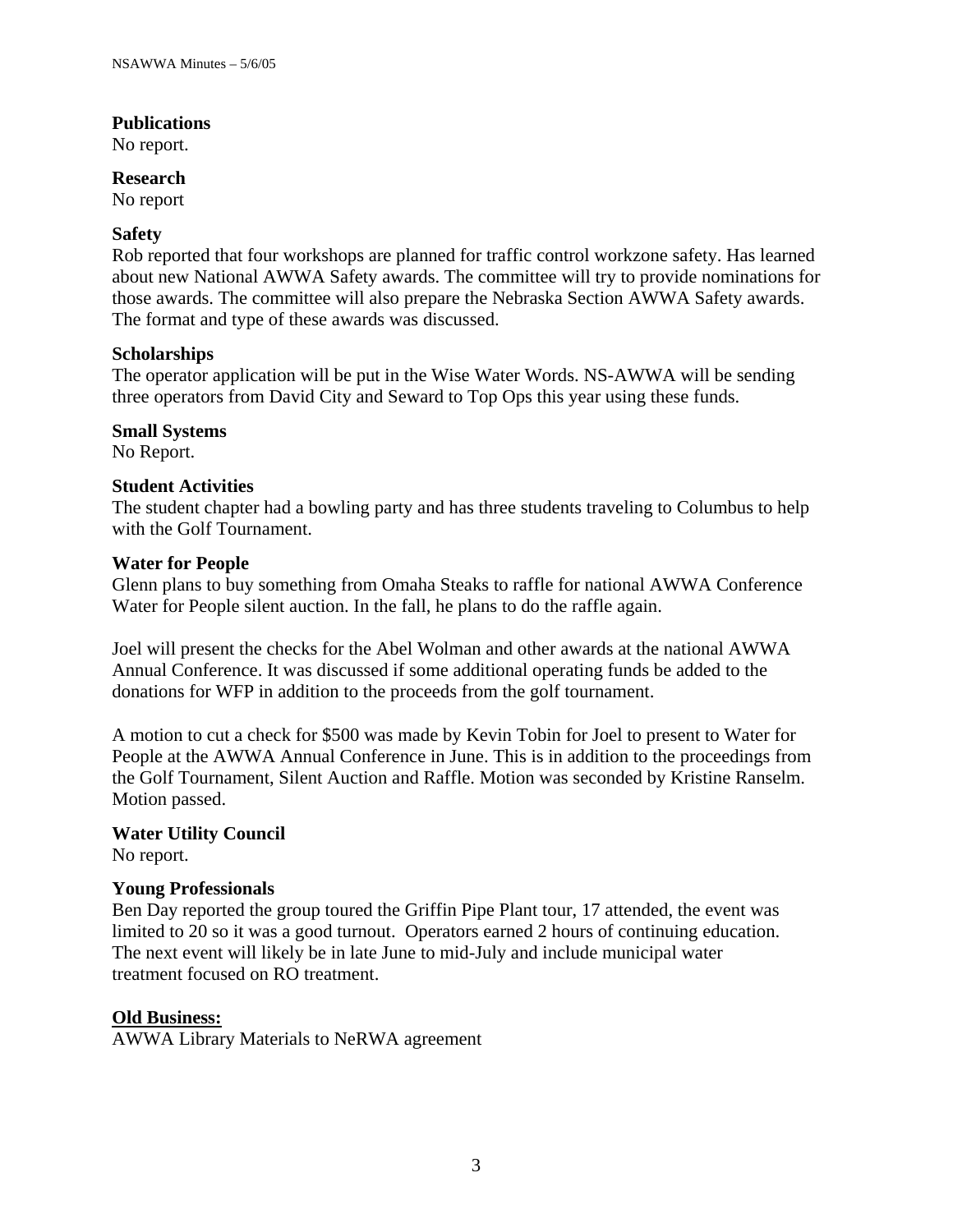Motion to have Bruce and Mike write NeRWA a letter stating our understanding of the agreement and put the letter in the board minutes in July. By Joel and seconded by Tony. Motion passed by all.

A memo should be to be posted how to obtain library materials and have Mari post it on the web site (and have a link to the NeRWA web site).

## Golf Outing for Safe Water

Expect about 87 golfers. Have 13 hold sponsors. John shared the proposed budget for the outing. The positive difference between the income and expenses from the outing will be added next year as a line item to serve as seed money for next year's tournament.

Washington Fly-In: No report.

### Regional meeting in Bismark, ND – April 1-2

Joel submitted a four-page report in early April. Joel was the only Nebraska representative. A concern is the low attendance at these meetings in early April. If the low attendance continues, there will be pressure from National to hold the meeting in Denver. Next year will be in Iowa. The section felt we could provide three to five attendees for next year in Iowa, but suggest that every other year encourage having the meeting in conjunction with the annual Section Leader's Summer Workshop.

Discussed the annual Section Leader's Summer Workshop; Larry will send out an announcement.

Director & Officer Insurance. Information was sent around and will be discussed in the next meeting.

#### **New Business:**

Strategic Plan from National: have completed a plan and NS-AWWA Board should review our Strategic Plan near year.

#### "It's Our Water Campaign" NTV

Although NS-AWWA was willing to contribute funds to help co-sponsor water conservation public information "commercials" on NTV, several other co-sponsors were not able to continue due to financial constraints, thus public information ads will be aired this year.

Top OPS NS-AWWA will send three to nationals taking funds the scholarship line in the budget.

Review ad hoc committee on accounting procedures

Chris Koenig presented the committee's recommendations related to Disaster Recovery, checking procedures, and bonding of the assistant treasurer. The recommendations are attached to these minutes.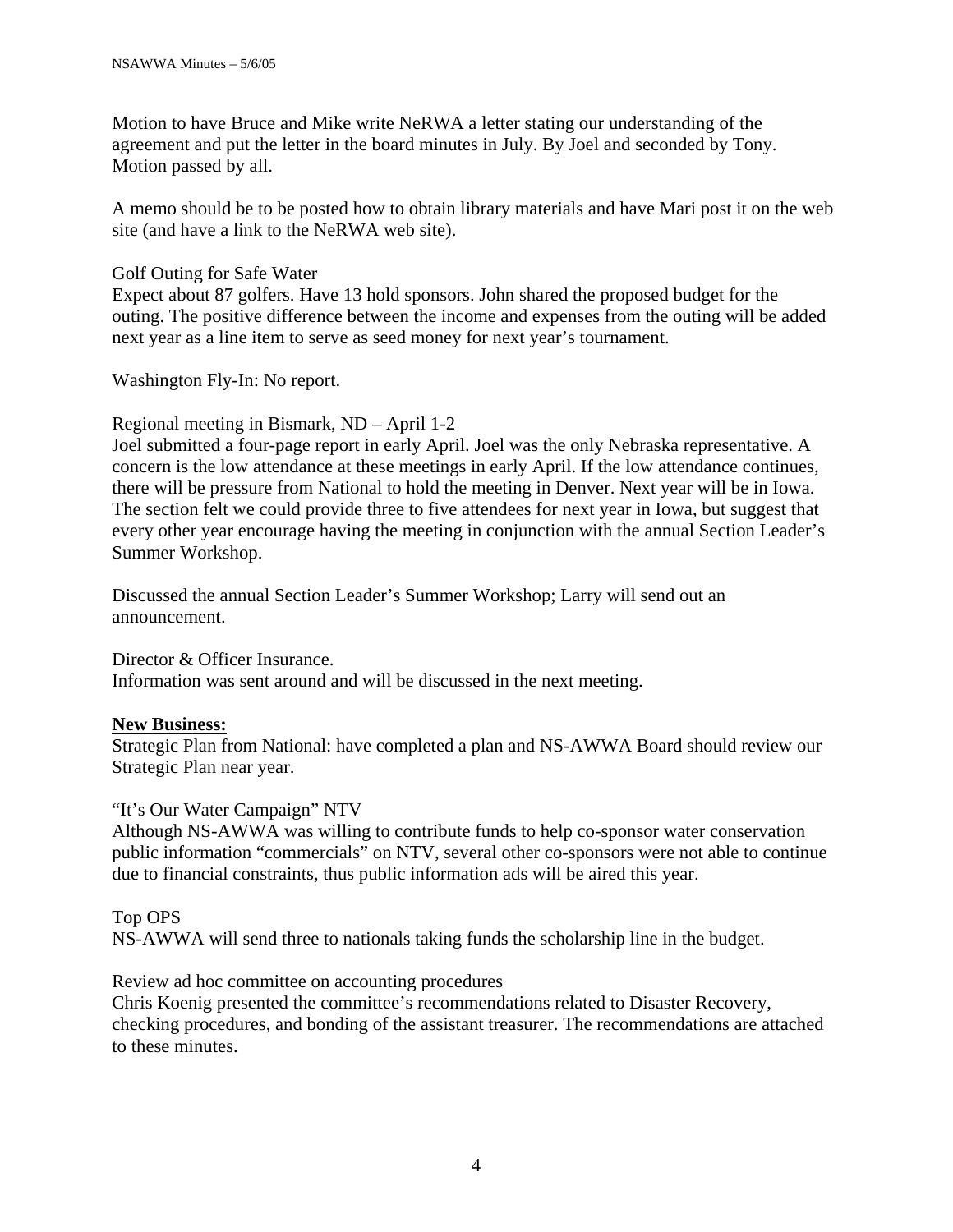A motion was made to approve the recommendations of the committee by Kristine Ranslem and seconded by Tony Bilek and was approved by all.

Tony Bilek made motion to adjourn the meeting at 11:41; Kristine Ranslem seconded, and all approved.

The next meeting is scheduled for 9:30 a.m., Thursday, July 14, at City Council Chambers, Fremont, NE.

Submitted for approval May 7, 2005 by Bruce Dvorak, NSAWWA Secretary.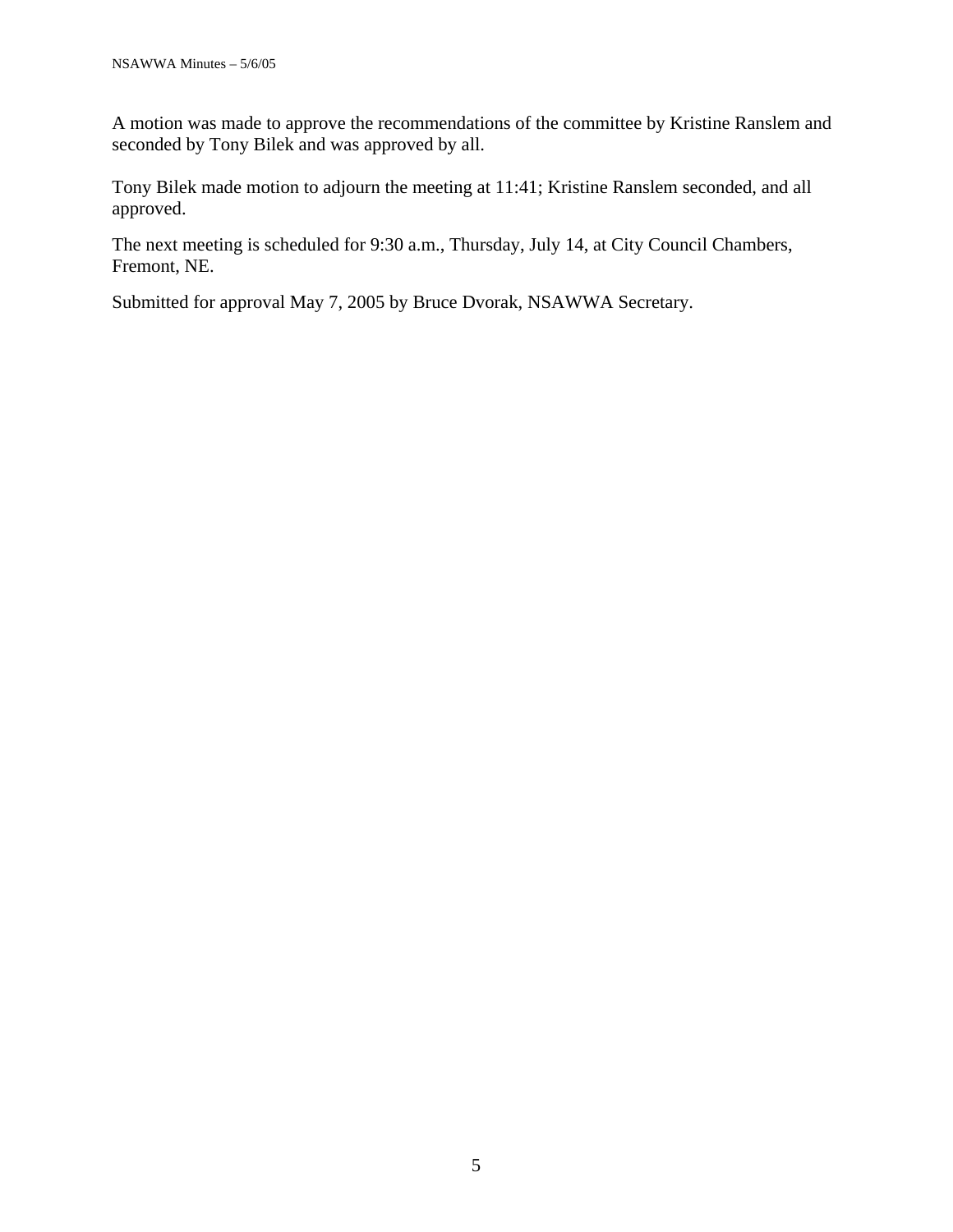To: NSAWWA Board From: Kevin Tobin, Bruce Dvorak, Chris Koenig Date: May 3, 2005 Subject: Accounting Procedures

The ad hoc accounting review committee addressed 1) disaster recovery, 2) procedures of accessing the Section's finances, and 3) bonding of the assistant treasurer. The following is recommended for each of the items:

## **Disaster Recovery**

The Section operates with very limited finances. The Section has a checking account, savings account, and three certificates of deposit. All of the accounts are with Wells Fargo Bank. Funds are received and distributed by assistant treasurer. The assistant treasurer also has the certificates of deposits. The checks, account records, etc. are kept in the assistant treasurer's office. The check registry and savings registry are kept on the computer as a spreadsheet. Prints of the spreadsheets and banking account statements are provided to the Treasurer and the Chair every other month. The spreadsheets are maintained on company's main computer and backed up at a separate office location.

The likely form of disaster would be a fire. A fire would destroy the hard copies of the receipts, unpaid bills, CD's, and checks that have not been deposited. Wells Fargo would be contacted about reconstructing the account information.

We recommend the following:

- 1. Maintain CD's in a fireproof vault.
- 2. Continue to provide copies of the bank statements on regular basis.
- 3. Continue to maintain account records electronically with the backup off site.
- 4. Maintain past year financial records at the Section's archives at UNL.

The CD's are stored in the fireproof vault located on the main floor of HGM Associates Inc. office. The past Section records (treasurer and secretary) are stored in plastic tubs in the mezzanine of LW Chase Hall on the University of Nebraska-Lincoln' East Campus.

## **Checking Procedures**

The current procedure is for the assistant treasurer to receive and make all deposits; receive and pay all bills; and provide regular reporting of the accounts as described previously. Only one signature is required for checks. Most check amounts are less than \$1,000. The checking account balance varies from \$1,000 to \$60,000. The assistant treasurer is the only one with access to the checks. However, the treasurer and chair can make withdrawals directly from the account.

National insures the Section for losses with a \$10,000 deductible. In the following section, we are recommending bonding the assistant treasurer in the amount of \$10,000 to cover the deductible. The only option for checking is two signature checks. This option does pose a challenge if the Treasurer and assistant treasurer no longer reside in the same city.